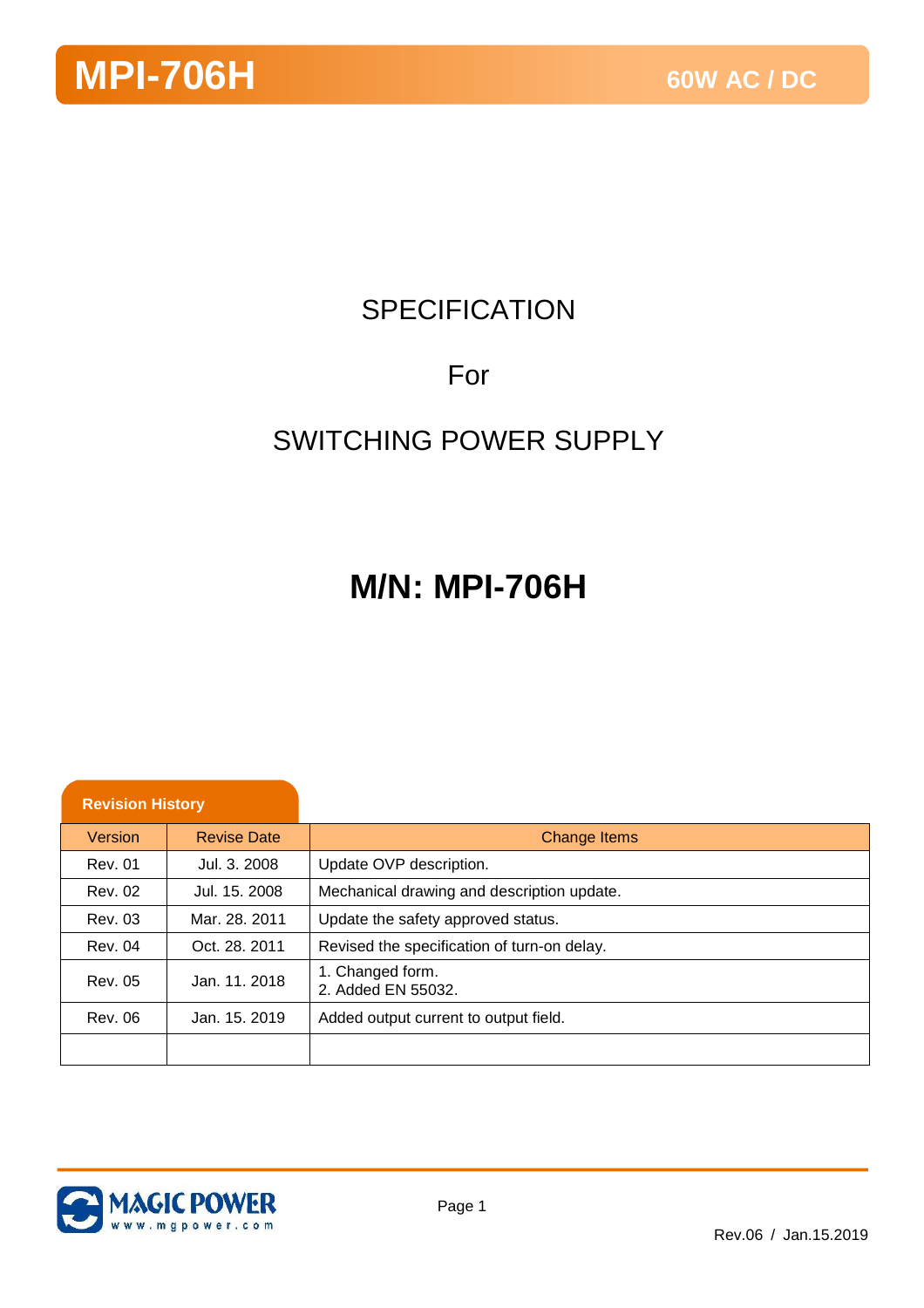



#### **FEATURES**

- 80W with 8.6CFM forced air- cooling, 60W convection cooling.
- $\checkmark$  170 x 52 x 39 mm Slim size, ATX output.<br> $\checkmark$  PG/PF Signal.
- $\checkmark$  PG/PF Signal.<br> $\checkmark$  +5V Stand by a
- +5V Stand by & Remote On/Off.
- MTBF>130,000 hr. MIL-217F.

| <b>Model Number</b>     | Wattage<br>(Rated / Max) | <b>Output Voltage</b> |          | Min. Current | Rated<br>Current | Max. Current (Note 1) |
|-------------------------|--------------------------|-----------------------|----------|--------------|------------------|-----------------------|
| 60 W / 80 W<br>MPI-706H | V <sub>1</sub>           | $+5V$                 | 0.2A     | 5.0 A        | 8.0 A            |                       |
|                         |                          | V <sub>2</sub>        | $+12V$   | 0 A          | 1.5A             | 4.0 A                 |
|                         |                          | V <sub>3</sub>        | $-12V$   | 0 A          | 0.5A             | $\sim$                |
|                         |                          | V <sub>4</sub>        | $+3.3 V$ | 0 A          | 4.0 A            | 6.0 A                 |
|                         |                          | V <sub>5</sub>        | $+5Vsb$  | 0 A          | 1.0A             | $\sim$                |

Total Output Power: maximum 80W with 8.6 CFM forced air-cooling and 60W convection cooling at 50°C ambient temperature.

Note:

1. The maximum total combined output power on the +3.3V and +5V rails is 40W.

2. While input voltage below 100V (90-99V), an accessory heat sink or the chassis of application (min. 440 cm<sup>2</sup>, aluminum with 1.5mm thickness) is recommend to be placed at the bottom of the power supply itself.

3. Model no. coding:

**Models & Ratings**

**M P I – 7 0 6 H – X**  ົາ<br>1

|  | input with AC socket version |  |  |  |  |  |
|--|------------------------------|--|--|--|--|--|
|  |                              |  |  |  |  |  |

#### **Summary**

| Characteristic               | <b>Minimum</b>                                                                                                                                           | <b>Typical</b>                                           | <b>Maximum</b> | <b>Units</b> | <b>Notes &amp; Conditions</b>                                                              |  |  |
|------------------------------|----------------------------------------------------------------------------------------------------------------------------------------------------------|----------------------------------------------------------|----------------|--------------|--------------------------------------------------------------------------------------------|--|--|
| Input Range                  | 90                                                                                                                                                       | 115/230                                                  | 264            | <b>VAC</b>   | Continuous input range.                                                                    |  |  |
| Input Frequency              | 47                                                                                                                                                       |                                                          | 63             | Hz           | AC input.                                                                                  |  |  |
| Efficiency                   |                                                                                                                                                          | 75                                                       |                | $\%$         | Rated load, 115VAC. Varies with distribution of loads<br>among output.                     |  |  |
| <b>Operation Temperature</b> | 0                                                                                                                                                        |                                                          | 70             | $^{\circ}C$  | Derate linearly above 50°C by 2.5% per °C to a<br>maximum temperature of 70°C at 50% load. |  |  |
| Weight                       |                                                                                                                                                          | 208.4                                                    |                | g            |                                                                                            |  |  |
| <b>Dimensions</b>            |                                                                                                                                                          | 170.0 (L) x 52.0 (W) x 39.0 (H) mm, Tolerance +/- 0.4mm. |                |              |                                                                                            |  |  |
| <b>EMC</b>                   | EN 55022 / EN 55032, CISPR 22 & FCC Part 15,<br>IEC 61000-4-2, IEC 61000-4-3, IEC 61000-4-4, IEC 61000-4-5, IEC 61000-4-6, IEC 61000-4-8, IEC 61000-4-11 |                                                          |                |              |                                                                                            |  |  |
| Safety Approvals             | EN 60950-1: 2006+A11: 2009, UL 60950-1, 2nd Edition, 2007-03-27,<br>CSA C22.2 No. 60950-1-07. 2nd Edition. 2007-03                                       |                                                          |                |              |                                                                                            |  |  |

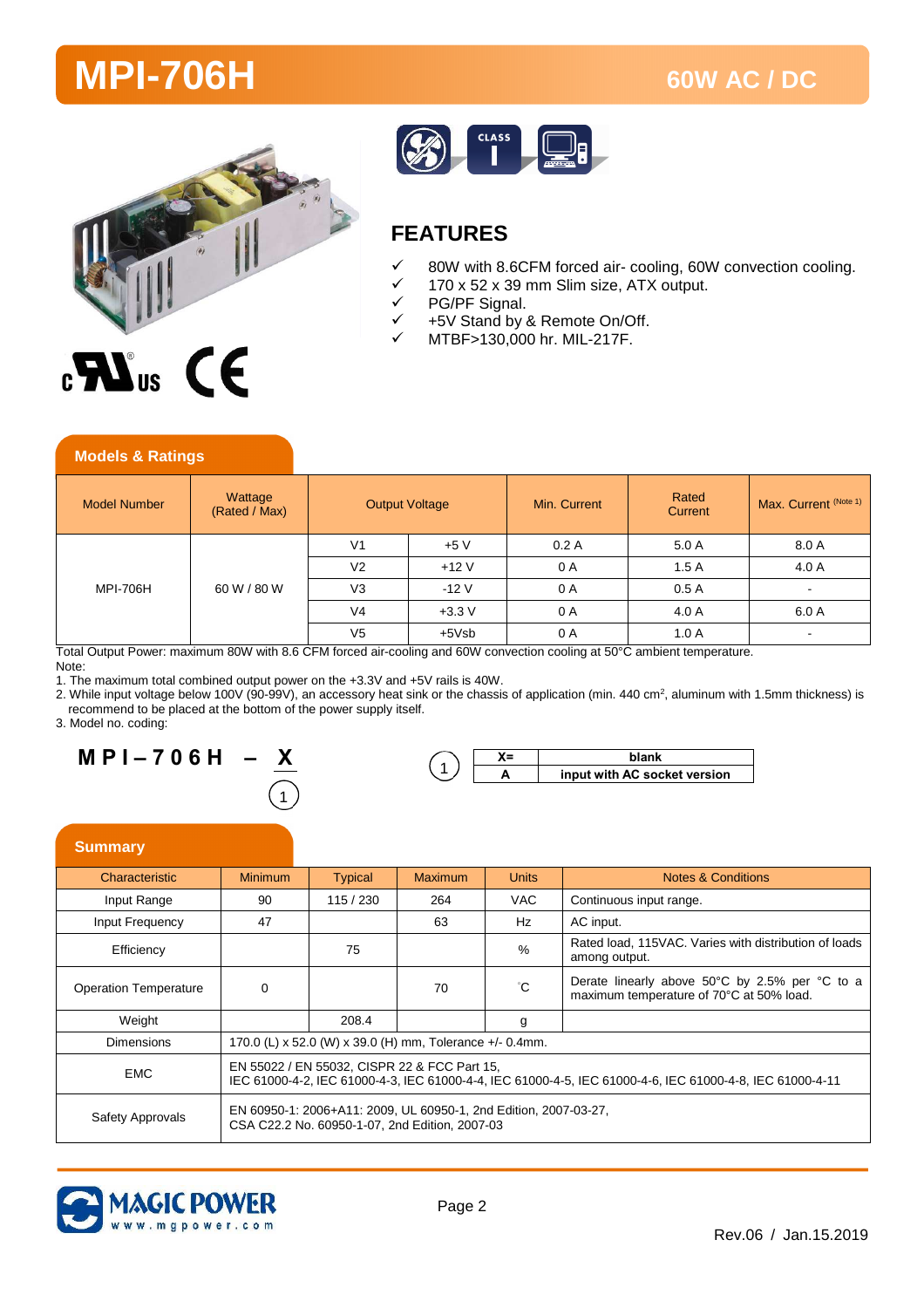| <b>Input</b>     |                                                                                      |         |                |              |                                                                 |
|------------------|--------------------------------------------------------------------------------------|---------|----------------|--------------|-----------------------------------------------------------------|
| Characteristic   | <b>Minimum</b>                                                                       | Typical | <b>Maximum</b> | <b>Units</b> | Notes & Conditions                                              |
| Input Voltage    | 90                                                                                   | 115/230 | 264            | <b>VAC</b>   | Continuous input range.                                         |
| Input Frequency  | 47                                                                                   |         | 63             | Hz           | AC input.                                                       |
| Input Current    |                                                                                      |         | 2/1            | A            | Nominal AC Input Voltage (115VAC/230VAC),<br>rated load.        |
| Inrush Current   |                                                                                      |         | 30/60          | A            | Nominal AC Input Voltage (115VAC/230VAC), one<br>cycle at 25°C. |
| Input Protection | Non-user serviceable internally located AC input line fuse. Fuse: 5A / 250VAC * 1pcs |         |                |              |                                                                 |

| <b>Output</b>           |                |                                       |         |              |                                                                                                                           |  |
|-------------------------|----------------|---------------------------------------|---------|--------------|---------------------------------------------------------------------------------------------------------------------------|--|
| Characteristic          | <b>Minimum</b> | <b>Typical</b>                        | Maximum | <b>Units</b> | <b>Notes &amp; Conditions</b>                                                                                             |  |
|                         |                | $+5V$                                 |         |              |                                                                                                                           |  |
|                         |                | $+12V$                                |         |              |                                                                                                                           |  |
| Output Voltage          |                | $-12V$                                |         | DC           |                                                                                                                           |  |
|                         |                | $+3.3V$                               |         |              |                                                                                                                           |  |
|                         |                | $+5Vsb$                               |         |              |                                                                                                                           |  |
|                         |                | 5.0                                   | 8.0     |              |                                                                                                                           |  |
|                         |                | 1.5                                   | 4.0     |              |                                                                                                                           |  |
| <b>Output Current</b>   |                | 0.5                                   |         | Α            |                                                                                                                           |  |
|                         |                | 4.0                                   | 6.0     |              |                                                                                                                           |  |
|                         |                | 1.0                                   |         |              |                                                                                                                           |  |
|                         | 5.08           |                                       | 5.13    |              |                                                                                                                           |  |
|                         | 11.4           |                                       | 12.6    |              | The +5V output is set between 5.08V to 5.13V by                                                                           |  |
| Initial Set Accuracy    | $-11.4$        |                                       | $-12.6$ | <b>VDC</b>   | variable resistor and all output at 60% rated load<br>and the other outputs are checked to be within the                  |  |
|                         | 3.1            |                                       | 3.5     |              | accuracy range.                                                                                                           |  |
|                         | 4.8            |                                       | 5.2     |              |                                                                                                                           |  |
| Minimum Load            |                | 0.2                                   |         | A            | At Output Voltage +5V                                                                                                     |  |
|                         |                | 0                                     |         |              | At Output Voltage +12 V, -12 V, +3.3 V, +5Vsb                                                                             |  |
| Start Up Delay          |                |                                       | 4       | Sec          | Time required for initial output voltage stabilization.                                                                   |  |
| Hold Up Time            | 20             |                                       |         | mS           | Nominal AC Input Voltage (230VAC), rated load.                                                                            |  |
|                         |                | ±1.0 <sup>(V1)</sup><br>$±1.0^{(V2)}$ |         |              | Less than $\pm 1\%$ at rated load with $\pm 10\%$ changing<br>in input voltage.                                           |  |
| Line Regulation         |                | $\pm 1.0^\mathrm{(V3)}$               |         | $\%$         |                                                                                                                           |  |
|                         |                | $\pm 1.0^\mathrm{(V4)}$               |         |              |                                                                                                                           |  |
|                         |                | $±1.0^{(V5)}$                         |         |              |                                                                                                                           |  |
|                         |                | ±2.0 <sup>(V1)</sup>                  |         |              |                                                                                                                           |  |
|                         |                | ±4.0 <sup>(V2)</sup>                  |         |              | Measured is done by changing the measured                                                                                 |  |
| Load Regulation         |                | $\pm 5.0^{(V3)}$                      |         | $\%$         | output loading +/-40% from 60% rated load, and                                                                            |  |
|                         |                | ±4.0 <sup>(V4)</sup>                  |         |              | keep other output is at 60% rated load.                                                                                   |  |
|                         |                | $±4.0^{(V5)}$                         |         |              |                                                                                                                           |  |
|                         |                | $50^{(V1)}$                           |         |              | Measured at rated load by a 20MHz bandwidth                                                                               |  |
|                         |                | $120^{(V2)}$                          |         |              | limited oscilloscope and the each output is                                                                               |  |
| Ripple & Noise          |                | $120^{(V3)}$<br>$50^{(V4)}$           |         | mV           | connected with a 10µF Electrolytic Capacitor and a                                                                        |  |
|                         |                | $120^{(V5)}$                          |         |              | 0.1µF Ceramic Capacitor.                                                                                                  |  |
|                         |                |                                       |         |              | For some reason the power supply fails to control itself, the build-in over voltage protection circuit will protect auto- |  |
| Over Voltage Protection |                |                                       |         |              | recovery model and to prevent damaging external circuits. The trigger point is about 6.5-8.5V at +5V.                     |  |
| Over Load Protection    |                |                                       |         |              | Fully protected against output overload and short circuit. Automatic recovery upon of overload condition.                 |  |

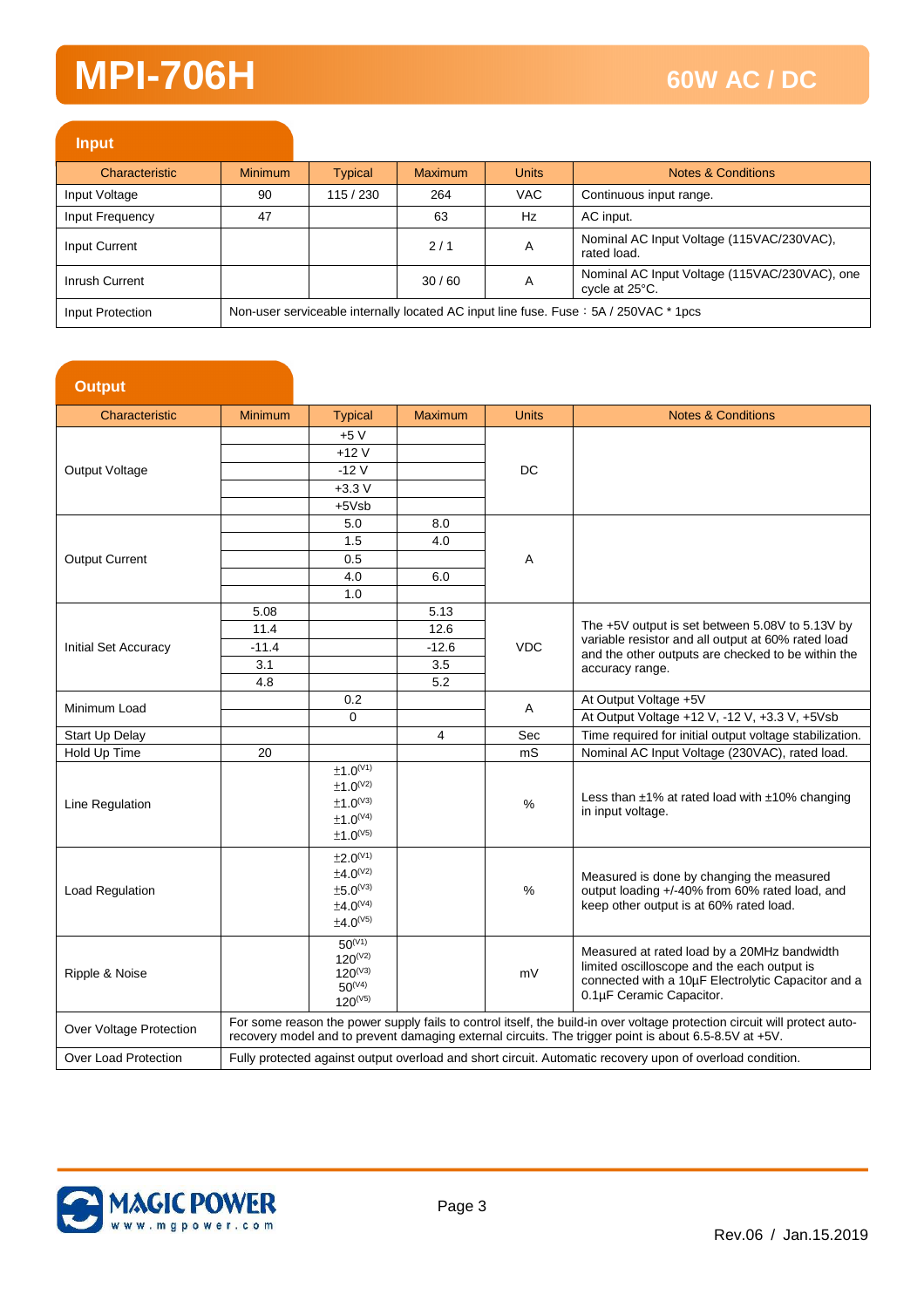| <b>General</b>                                                                                                                           |                                                                                                                                                               |                |                |         |              |                                                                        |
|------------------------------------------------------------------------------------------------------------------------------------------|---------------------------------------------------------------------------------------------------------------------------------------------------------------|----------------|----------------|---------|--------------|------------------------------------------------------------------------|
|                                                                                                                                          | Characteristic                                                                                                                                                | <b>Minimum</b> | <b>Typical</b> | Maximum | <b>Units</b> | Notes & Conditions                                                     |
| Efficiency                                                                                                                               |                                                                                                                                                               |                | 75             |         | %            | Rated load, 115VAC. Varies with distribution of loads<br>among output. |
| Isolation                                                                                                                                | IP to OP                                                                                                                                                      | 3000           |                |         | <b>VAC</b>   |                                                                        |
|                                                                                                                                          | Switching Frequency                                                                                                                                           |                | 60             |         | <b>KHZ</b>   |                                                                        |
|                                                                                                                                          | When power is turned on, the power good signal will go high 100ms to 500ms after all output DC voltages are<br>Power Good Signal<br>within regulation limits. |                |                |         |              |                                                                        |
| The power fail signal will go low at least 1 mS before any of the output voltages fall below the regulation limits.<br>Power Fail Signal |                                                                                                                                                               |                |                |         |              |                                                                        |
|                                                                                                                                          | The power supply will be turned on when the power On/Off pin is connected to secondary GND.<br>Power On / Off                                                 |                |                |         |              |                                                                        |

#### **Environmental**

| Characteristic                          | <b>Minimum</b> | <b>Typical</b>  | <b>Maximum</b> | <b>Units</b> | <b>Notes &amp; Conditions</b>                                                              |
|-----------------------------------------|----------------|-----------------|----------------|--------------|--------------------------------------------------------------------------------------------|
| <b>Operating Temperature</b>            |                |                 | 70             | °С           | Derate linearly above 50°C by 2.5% per °C to a<br>maximum temperature of 70°C at 50% load. |
| Storage Temperature                     | -40            |                 | $+70$          | °C           |                                                                                            |
| <b>Relative Humidity</b>                | 5              |                 | 95             | %RH          | Non-condensing.                                                                            |
| Cooling                                 | 8.6            |                 |                | <b>CFM</b>   | $Forced-cooled > 60W$                                                                      |
| Operating /<br>Non - Operating Altitude |                | 10000/<br>40000 |                | Feet         |                                                                                            |

#### **EMC: Emissions**

| <b>Phenomenon</b> | Standard                                      | <b>Class</b> | Notes & Conditions |
|-------------------|-----------------------------------------------|--------------|--------------------|
| Conducted         | EN 55022 / EN 55032<br>CISPR 22 & FCC Part 15 |              |                    |
| Radiated          | EN 55022 / EN 55032<br>CISPR 22 & FCC Part 15 |              |                    |

#### **EMC: Immunity**

| <b>Phenomenon</b>      | Standard       | Criteria | <b>Notes &amp; Conditions</b>            |
|------------------------|----------------|----------|------------------------------------------|
| <b>ESD</b>             | IEC 61000-4-2  | -3       | 8KV air discharge, 6KV contact discharge |
| Radiated               | IEC 61000-4-3  |          | 3V/m                                     |
| EFT.                   | IEC 61000-4-4  |          | 2KV Line & PE                            |
| Surges                 | IEC 61000-4-5  |          | 2KV                                      |
| Conducted              | IEC 61000-4-6  |          | 10V                                      |
| Power Magnetic         | IEC 61000-4-8  |          | 10A/m                                    |
| Dips and Interruptions | IEC 61000-4-11 |          |                                          |

#### **Safety Approvals**

| <b>Safety Agency</b> | <b>Safety Standard</b>                                                                 | Notes & Conditions |
|----------------------|----------------------------------------------------------------------------------------|--------------------|
| <b>TUV</b>           | EN 60950-1: 2006+A11: 2009                                                             | Approved.          |
| UL/cUL               | UL 60950-1, 2nd Edition, 2007-03-27,<br>CSA C22.2 No. 60950-1-07, 2nd Edition, 2007-03 | Approved.          |

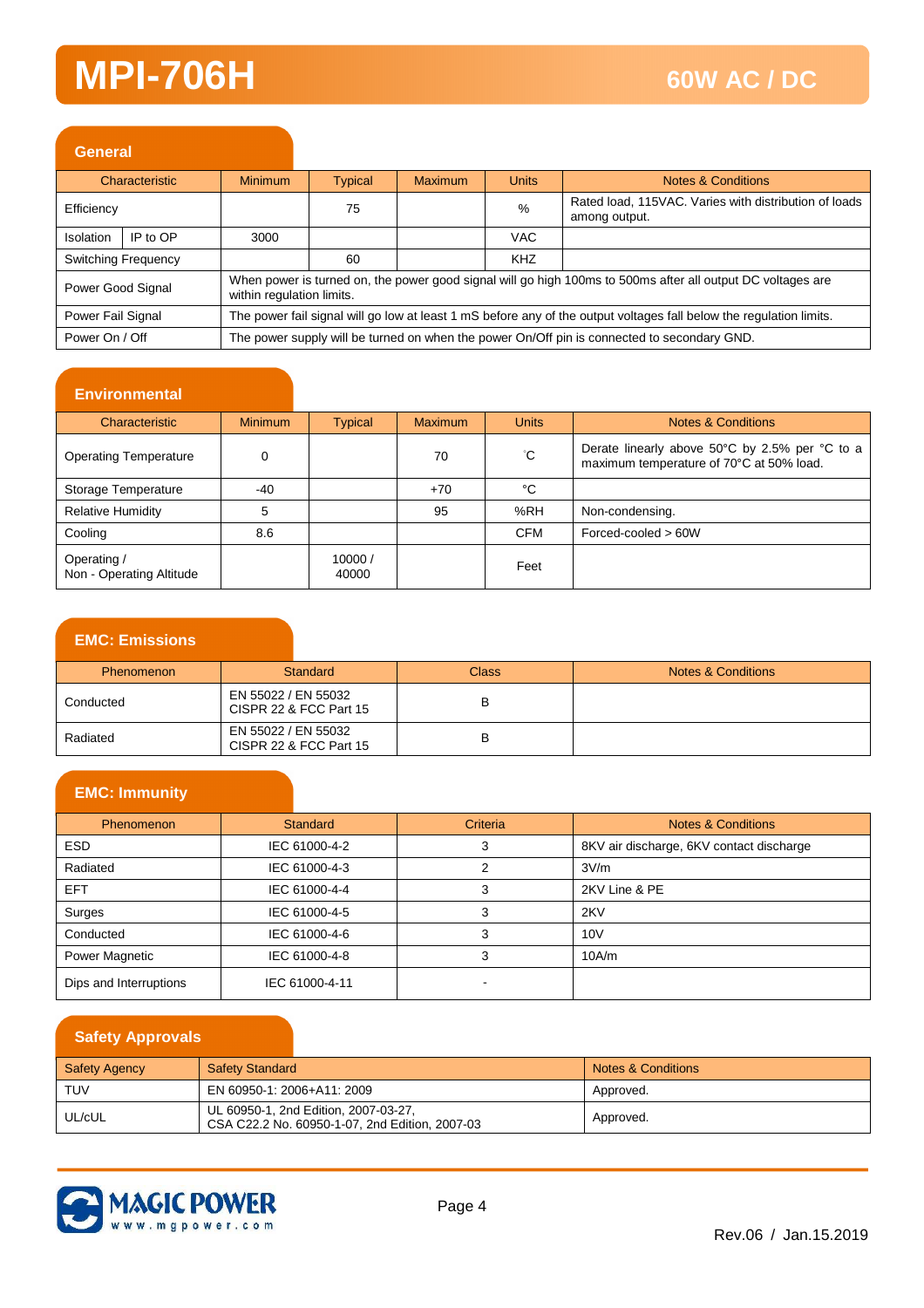#### **Mechanical Details**

SIZE:170.0(L) x 52.0(W) x 39.0(H)mm, Tolerance +/-0.4mm.









Measuring the screw protrusion first:



| Parameter      |                                    | Conditions/Description                                             |                                                  |                                    |                                                 |                                       |  |
|----------------|------------------------------------|--------------------------------------------------------------------|--------------------------------------------------|------------------------------------|-------------------------------------------------|---------------------------------------|--|
| Dimension      |                                    | $170(L)$ x 52(W) x 39(H) mm, Tolerance +/- 0.4mm.                  |                                                  |                                    |                                                 |                                       |  |
| Connector      |                                    | Molex 5273-05A withdraw 2 pins or equivalent.<br>CN1 --- AC input: |                                                  |                                    |                                                 |                                       |  |
|                |                                    | CN3 --- DC output: Molex 5273-12A or equivalent.                   |                                                  |                                    |                                                 |                                       |  |
|                |                                    |                                                                    | CN5 --- DC output: Molex 5045-03A or equivalent. |                                    |                                                 |                                       |  |
| Pin Assignment | CN <sub>1</sub><br>CN <sub>3</sub> | Pin.<br>Pin.                                                       | 1 I<br>$1. +3.3V$<br>$2. +3.3V$<br>3. GND        | 2. N<br>4. GND<br>5. GND<br>6. GND | 3. Earth<br>$7. + 5V$<br>$8. + 5V$<br>$9. + 5V$ | 10. PG/PF<br>$11 + 12V$<br>$12. -12V$ |  |
|                | CN <sub>5</sub>                    | Pin.                                                               | $1. +5Vsb$                                       | 2. GND                             | 3. PS on/off                                    |                                       |  |